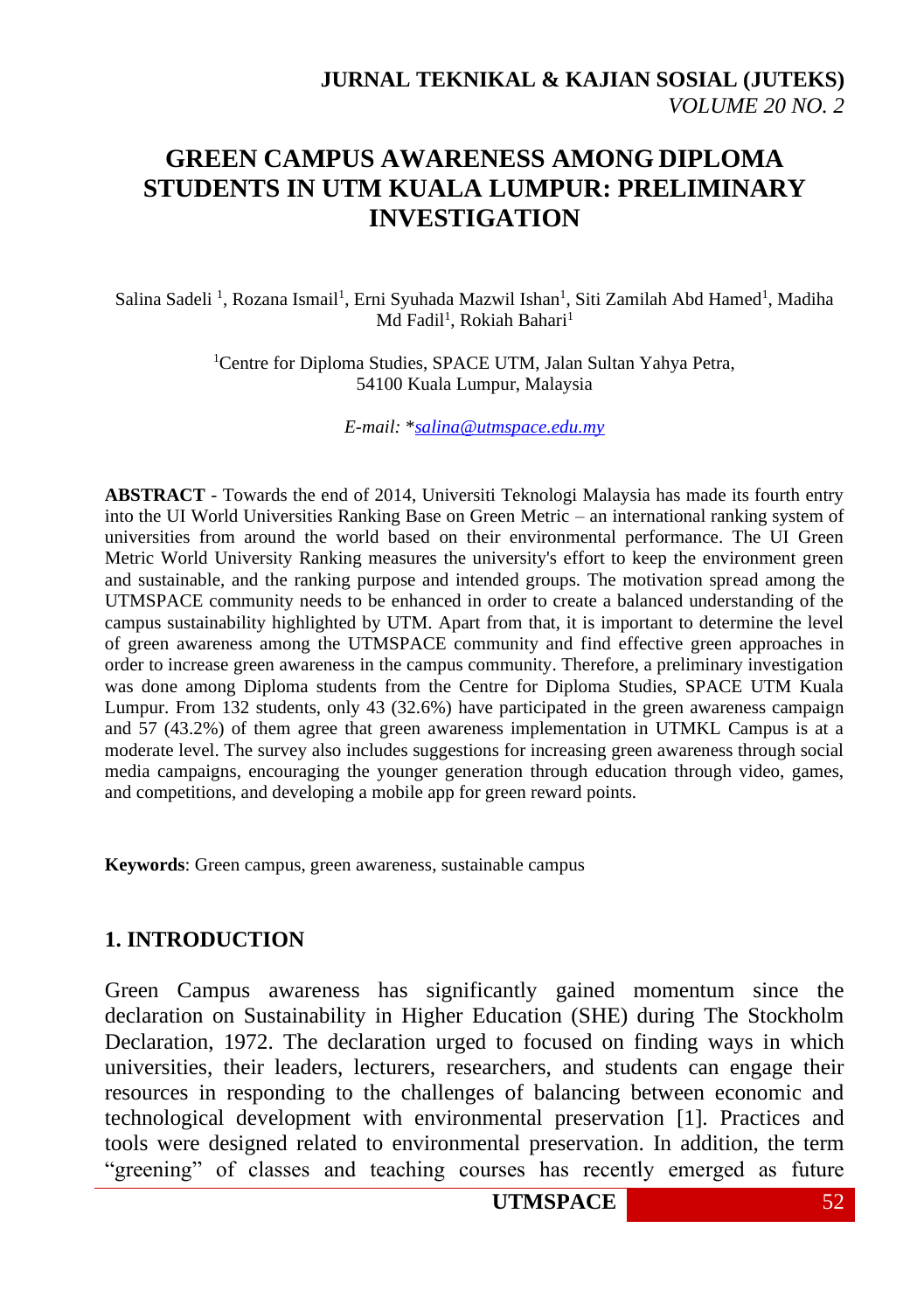enterprises which intended to green education, such as green schools and universities [2].

A sustainable university is defined as a higher educational institution, as a whole or in part, that addresses, involves, and promotes, on a regional or global level, the minimization of negative environmental, economic, societal, and health effects generated in the use of its resources in order to fulfil its functions of teaching, research, outreach and partnership, and stewardship in ways that assist society in making the transition to sustainable lifestyles [3]. It also focused on the educational process with the techniques, applications, strategies, and practices associated with the concept of green education, and many countries have started to adopt it in their institutions and educational systems. [4].

UTM enVision 2025 emphasized their strategic priorities, which include inculcating UTM core values such as integrity, synergy, excellence, and sustainability into the work and management ecosystem. It also outlined the vision of providing a sustainable campus experience to UTM's students, staff and surrounding community. Apart from that, UTM Sustainable Campus has played a critical role in enabling the institution to function as a sustainable community that practises responsible resource consumption and waste management. It also serves as a sustainability research centre, bringing together experts from diverse disciplines to better understand and address issues linked to sustainability on a local, national, and international scale [5]. Therefore, the awareness among UTMKL students comes across as the highlight of the research, which allows UTM and UTMSPACE to understand the awareness levels of different backgrounds of students and bring in the correct methods to enhance their green awareness as well as increase their participation in green campaigns and programmes.

## **2. MATERIALS AND METHODS**

An online survey was conducted through Google form with a total of 132 students from the Centre for Diploma Studies, SPACE UTM and they consist of different backgrounds. The brief questions are intended to identify on students' green awareness and their participated in prior campaigns. The students are then asked on how they have done with the campaigns. In addition, through this survey we ask students on their suggestions on how to increase green awareness through online application. At the end of the survey, students have to rank the level of green awareness implementation in campus. The data was analysed in a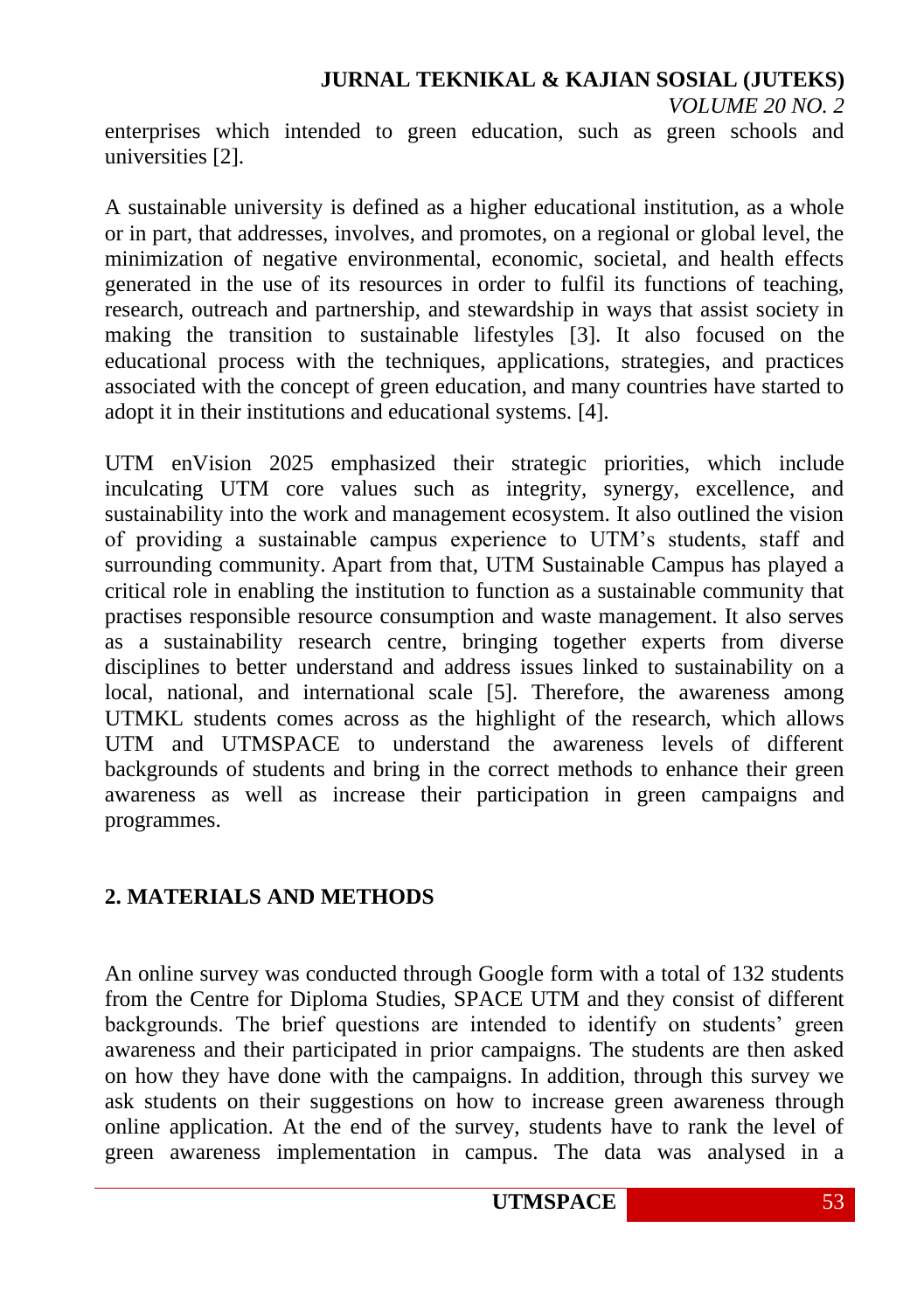# **JURNAL TEKNIKAL & KAJIAN SOSIAL (JUTEKS)**

*VOLUME 20 NO. 2*

descriptive manner, with the percentages that each question yielded included. The results of this preliminary investigation are very important in order to understand students' green consciousness and obtain input from them on how to enhance green awareness on campus. With the various techniques and tools of environmental knowledge, this may lead to personal behavioural changes and raise green awareness [6].

## **3. RESULTS AND DISCUSSION**

From the total of respondents, 63 (47.7%) are female students and 69 (52.3%) are male students. The results in Figure 1 show that 93 (70.5%) of the respondents are aware of green awareness campaigns, while 39 (29.5%) are unaware. As a result, we may deduce that the majority of students are well-versed in environmental consciousness. However, the results given in Figure 2 show that only 43 (32.6%) of them have participated in green awareness campaigns, while 50 (37.9%) have not participated and 39 (29.5%) were not sure. This result shows an indicator that green awareness needs to be widely engaged among students and the campus community.



**Figure 1**. Students' Green Awareness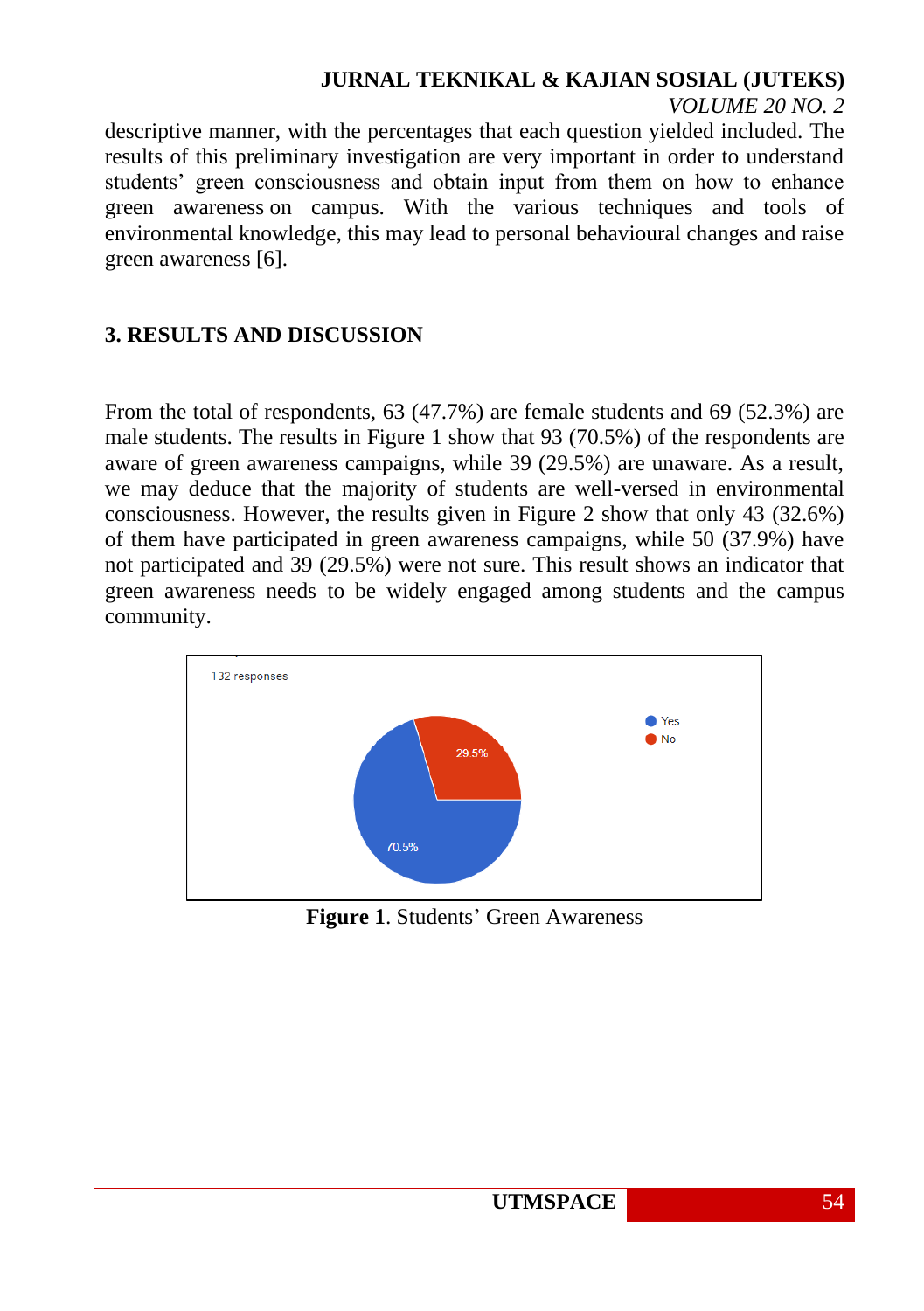

**Figure 2**. Students' Green Awareness Campaign Participation

The result in Figure 3 shows that 68 (51.5%) of students are inclined to participate in the campaign with their self-motivation activities such as recycling items on their own. 44 (33.3%) of the students are inclined to participate in community activities, while 22 (16.7%) prefer to be involved in an online campaign, and another 14 (10.6%) are inclined to participate in a green campaign event. From these findings, we can conclude that students are more likely to self-motivate themselves to engage in green activities.



**Figure 3.** Types of Campaigns Participated by Students

Figure 4 below shows the results for the level of green awareness implementation perceived by students on campus was at a moderate level, which is represented by 57 (43.2%) of respondents. 39 (29.5%) of respondents rated the level of green awareness as good and 31 (23.5%) rated it as excellent. While 5 (3.8%) claimed that the green awareness on campus was at a poor level. Apart from this survey, we compiled a list of respondents' suggestions on how to increase green awareness on campus. Some of their suggestions are to create awareness through online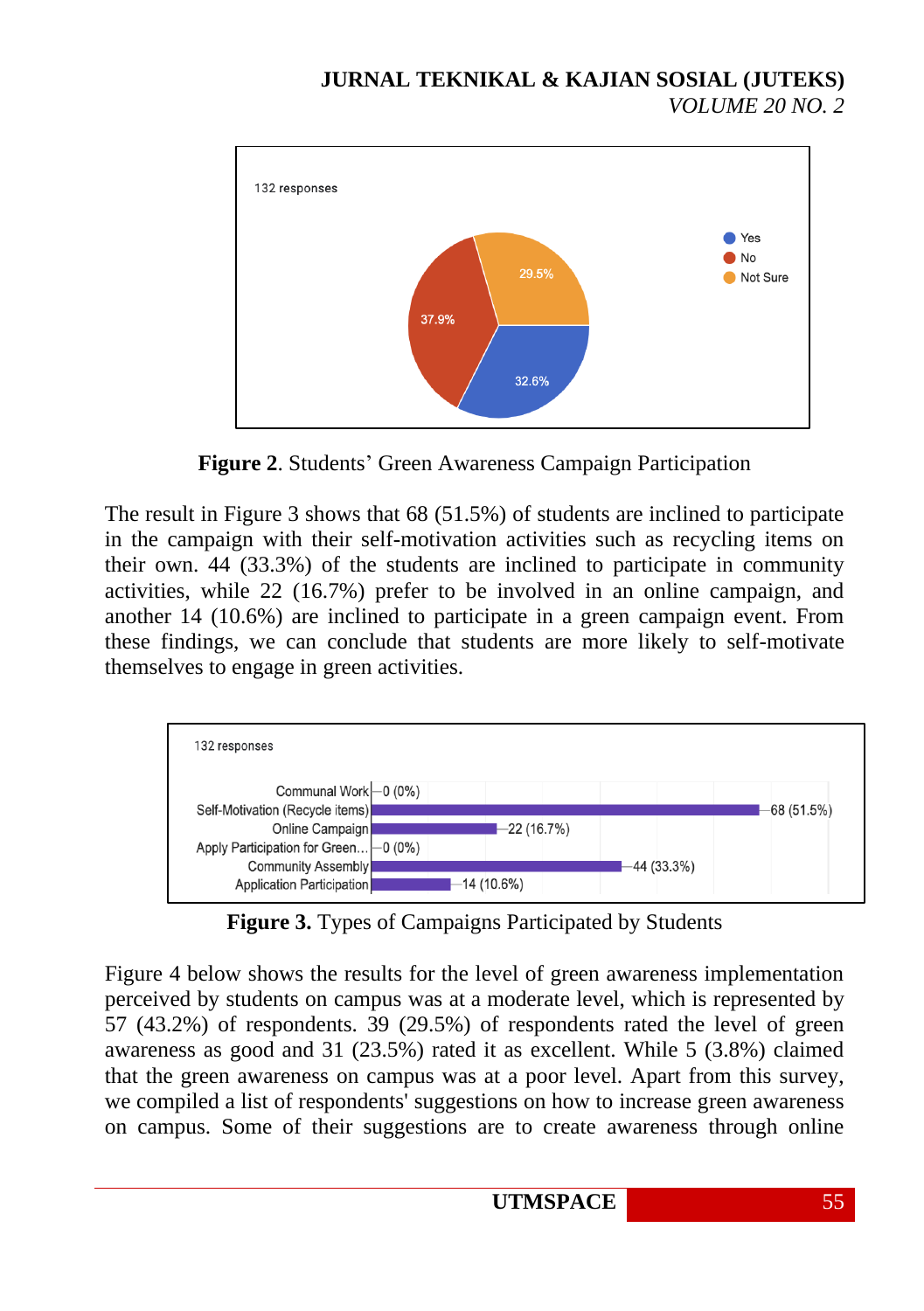#### **JURNAL TEKNIKAL & KAJIAN SOSIAL (JUTEKS)** *VOLUME 20 NO. 2*

campaigns on social media, video competitions, forums and conferences, green reward points, games and quizzes, and many more.



**Figure 4.** Green Awareness Implementation Level on Campus

# **4. CONCLUSION**

From this preliminary survey, we can conclude that green awareness at UTMKL campus is at a moderate level among the campus community, especially students, whereby their engagement in green awareness campaigns is still low. Apart from that, from suggestions given by students, we noticed that students were inclined to participate in green awareness campaigns through online media and using digital platforms such as mobile apps. This supports research findings from a survey conducted among Ericsson employees at its headquarters in Kista Campus, Sweden, that stated digital applications are a major player in fostering sustainability in the workplace by changing behaviour and raising green awareness [7].

## **ACKNOWLEDGEMENT**

We would like to express our gratitude to the UTMSPACE and the Potential Development Fund (PDF) for the grant SP-PDF2002, as well as the Centre for Diploma Studies, SPACE UTM Kuala Lumpur for providing us with the chance to conduct this research.